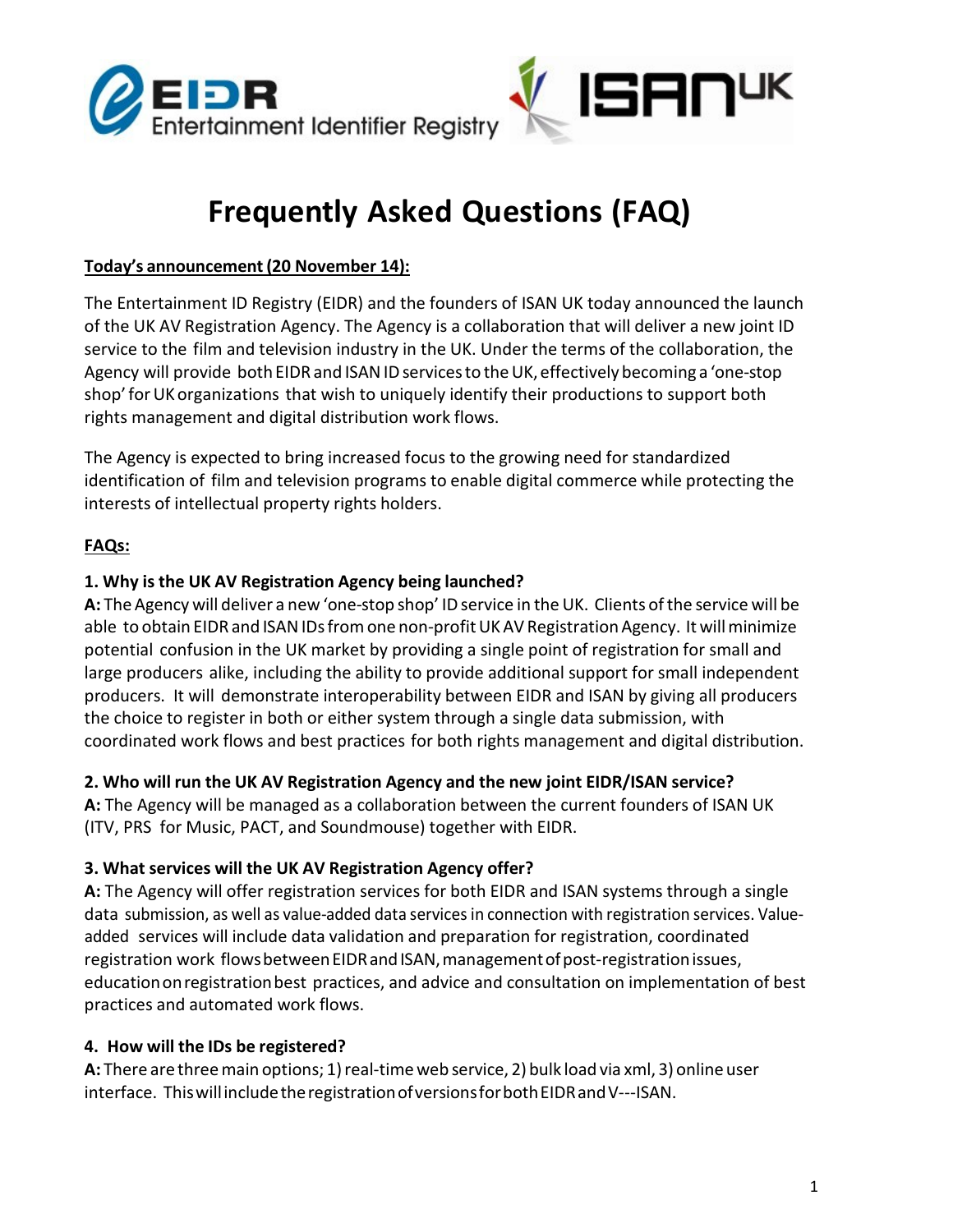



# **5. How much will it cost to register both IDs?**

**A:** The Agency will offer a special joint fee of £40,000 (GBP) per year for an unlimited number of registration of IDs in both systems, which is less than the current combined cost of both IDs bought separately.

## **6. Will customers have to purchase both IDs?**

**A:** No. Customers may purchase both IDs together or choose to purchase separate IDs from each of the two systems.

# **7. How much will it cost if I only want EIDR IDs?**

**A:** Customers will have three options for obtaining EIDR IDs. (1) They may take advantage of the special joint fee of £40,000 Sterling. That rate includes an EIDR membership with unlimited registrations. (2) They may purchase an EIDR membership through the new agency at standard EIDR membership rates.

(3) Customers may also purchase smaller numbers of IDs from the new agency directly, without becoming an official EIDR member. One of the two unlimited options generally will be appropriate for customers that need a large number of IDs. The third option will be available to customers who require

<1,000 registrations annually.

# **8. How much will it cost if I only want ISAN IDs?**

**A:** Customers will have several options for obtaining ISAN IDs. (1) They may take advantage of the special joint fee of £40,000 Sterling. That rate includes unlimited ISAN registrations. (2) They also may purchase smaller numbers of IDs from the new agency directly at posted rates based on the volume of ISAN IDs. The first unlimited option generally will be appropriate for customers that need a large number of IDs, although the customer has the option to purchase on a per-ID basis.

#### **9. Who will invoice customers?**

**A:** UK AV Registration Agency will invoice UK customers, with the benefit of receiving invoices in Pounds Sterling (GBP) for both EIDR and ISAN.

# **10. How will the Agency help small producers?**

**A:** Small producers who don't require unlimited registrations of EIDR or ISAN IDs will have the option to purchase small volumes of IDs directly from the UK AV Registration Agency, without incurring the full costs of an EIDR membership or an ISAN bulk rate deal.

# **11. How does a new customer sign up and get started? Is the Agency open for business now?**

**A:** Yes, the UK AV Registration Agency is open for business and can be contacted by emai[l](mailto:info@ukavra.org.uk) [info@ukavra.org.uk.](mailto:info@ukavra.org.uk) Anyone interested in related services should get in touch with the contacts at the bottom of this FAQ.

#### **12. ITV has been a longtime ISAN registrant. Has ITV registered any productions in EIDR?**

**A:** Yes, ITV has been engaged in validation efforts with EIDR and has already registered several thousand ITV titles. ITV expects to continue those efforts and register its commercially active catalog of productions.